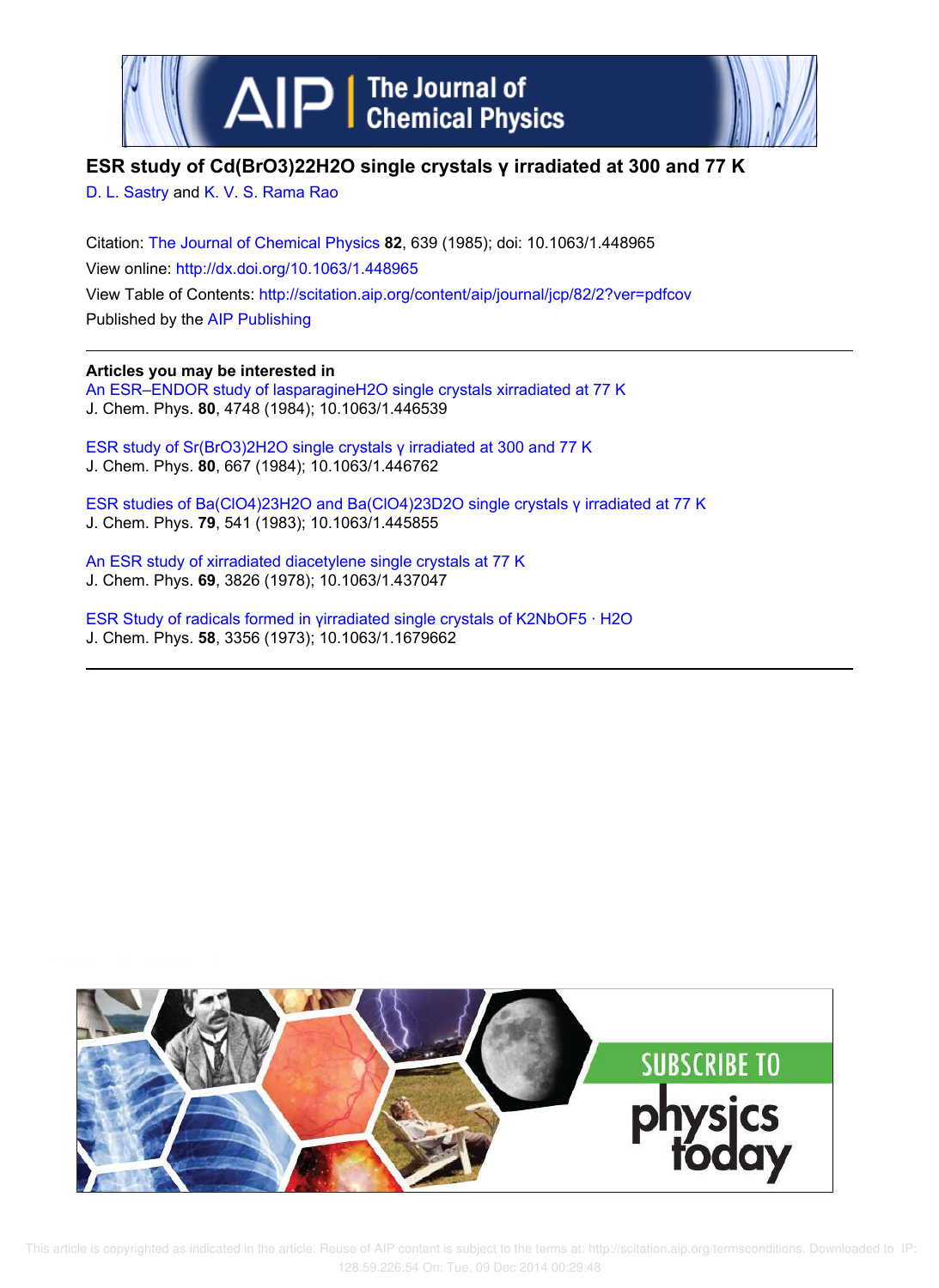# ESR study of Cd(BrO<sub>3</sub>)<sub>2</sub>.2H<sub>2</sub>O single crystals  $\gamma$  irradiated at 300 and 77 K

D. L. Sastry<sup>a)</sup> and K. V. S. Rama Rao

*Department of Physics. Indian Institute of Technology, Madras 600 036, India* 

(Received 6 April 1984; accepted 1 August 1984)

In Cd(BrO<sub>3</sub>)<sub>2</sub>.2H<sub>2</sub>O single crystals  $\gamma$  irradiated at 300 K, BrO<sub>2</sub> and O<sub>3</sub><sup>-</sup> centers are observed. A correlation between the ESR and optical absorption studies has revealed that the optical absorption band for BrO<sub>2</sub> lies around 470 nm. After  $\gamma$  irradiation at 77 K, a complex defect center identified as H... BrO<sub>3</sub>... HO could be observed. The chemical inequivalence and the effect of thermal or UV light bleaching on the populations of these centers are discussed.

# **INTRODUCTION**

A program has been initiated in our laboratory to identify paramagnetic centers produced by  $\gamma$  irradiation in divalent bromates by the electron spin resonance (ESR) studies. We have reported earlier the new paramagnetic centers detected in Sr(BrO<sub>3</sub>)<sub>2</sub>·H<sub>2</sub>O<sup>1</sup> and Ba(BrO<sub>3</sub>)<sub>2</sub>·H<sub>2</sub>O<sup>2</sup> after  $\gamma$  irradiation. In  $Sr(BrO<sub>3</sub>)<sub>2</sub>·H<sub>2</sub>O$ , the paramagnetic defect centers produced at 300 K have been identified to be  $V_k$  centers of the type  $(Br-BrO<sub>2</sub>)$ , whereas  $BrO<sub>3</sub><sup>2</sup>$  centers have been detected when  $\gamma$  irradiated at 77 K. On the other hand, in  $Ba(BrO<sub>3</sub>)<sub>2</sub>·H<sub>2</sub>O$ , no bromine containing paramagnetic radicals could be detected when  $\gamma$  irradiated at 300 K, whereas a complex radical of the type  $BrO<sub>2</sub><sup>2</sup> - H<sub>2</sub>O$  could be observed when  $\gamma$  irradiated at 77 K. In  $\text{Zn}(BrO<sub>3</sub>)<sub>2</sub>$ ·6H<sub>2</sub>O,<sup>3</sup> Collins *et al.* reported the detection of  $BrO<sub>2</sub>$  radicals after  $\gamma$  irradiation at 300 K. In the present work we report the paramagnetic centers detected in  $\gamma$  irradiated Cd(BrO<sub>3</sub>)<sub>2</sub>.2H<sub>2</sub>O at 300 and 77 K and these observations show interesting differences compared with the data reported earlier on other divalent bromates and also a comparable chlorate like Cd(C1O<sub>3</sub>).<sup>4</sup>

## EXPERIMENTAL

 $Cd(BrO<sub>3</sub>)<sub>2</sub>·2H<sub>2</sub>O$  was prepared in the laboratory by the double decomposition method by mixing hot aqueous solutions of  $Ba(BrO<sub>3</sub>)$ ,  $H<sub>2</sub>O$  and  $3Cd(SO<sub>4</sub>)$  $8H<sub>2</sub>O<sub>2</sub>$ <sup>5</sup> The insoluble precipitate of  $BaSO<sub>4</sub>$  was removed by filtering the cooled solution containing highly soluble  $Cd(BrO<sub>3</sub>)<sub>2</sub>·2H<sub>2</sub>O$  which was purified by repeated crystallization. Good transparent single crystals with well formed (100), (010), (110), (210) faces were obtained by slow evaporation of the aqueous solution over silica gel. A <sup>60</sup>CO  $\gamma$ -ray source of 0.35 M rad/h was used for irradiation at 300 and 77 K. The ESR spectra were recorded mainly on a Varian E-4 X-band spectrometer employing 100 kHz field modulation. A Varian E-257 variable temperature accessory was used for the temperature variation studies. A vacuum oven with  $\pm 2^{\circ}$ C accuracy for thermal bleaching and a mercury lamp with a UV filter for optical bleaching were employed. A Carey-14 spectrophotometer was used for recording the optical absorption spectra at 300 K.

The ESR spectra were recorded in the three mutually orthogonal planes (001), (100), and (010) in steps of 5-10 deg. DPPH g value of 2.0036 was used as an internal standard for evaluating the *g* parameters.

## CRYSTAL STRUCTURE

 $Cd(BrO<sub>3</sub>)<sub>2</sub>·2H<sub>2</sub>O$  single crystals belong to orthorhombic class with space group  $P2_12_12_1$ <sup>6</sup> There are four molecules per unit cell with the unit cell dimensions  $a = 12.495$  $\AA$ ,  $b = 6.172 \AA$ , and  $c = 9.24 \AA$ . The c axis has been identified as the long axis of the crystal. The projection of the unit cell on (001) face is shown in Fig. 1. The  $Cd^{++}$  ion is surrounded by seven oxygen atoms, five of which belong to the neighboring  $BrO<sub>3</sub><sup>-</sup>$  groups and two are water oxygens. There are crystallographically inequivalent  $BrO<sub>3</sub><sup>-</sup>$  ions and water oxygens in the unit cell. The crystallographic inequivalence of  $BrO<sub>3</sub><sup>-</sup>$  ions was also confirmed by NQR studies in this compound.<sup>7</sup> The geometries of the two crystallographically inequivalent  $BrO<sub>3</sub><sup>-</sup>$  ions are described in Table I.

## RESULTS

## Irradiation at 300 K

No ESR spectra could be recorded before  $\gamma$  irradiation, but after irradiation for 6-7 h the crystals developed a reddish brown coloration and rich spectra spread over nearly 0.15 T revealing the presence of several bromine containing paramagnetic defect centers could be recorded. These spectra are extremely complex due to the overlapping lines from different magnetically and chemically inequivalent sites belonging to several paramagnetic centers. However, simple spectra could be obtained if the magnetic field was applied along one of the principal crystallographic directions. Figure 2 shows the paramagnetic centers, denoted by A, B, and C, observed when the magnetic field is parallel to the C axis. A and B centers are identified as bromine containing radicals from the characteristic nuclear hyperfine interaction from



FIG. 1. Projection diagram of the unit cell of  $Cd(BrO<sub>3</sub>)<sub>2</sub>·H<sub>2</sub>O$  single crystal on the *c* plane.

al Department of Chemistry, University of British Columbia, Vancouver, Canada.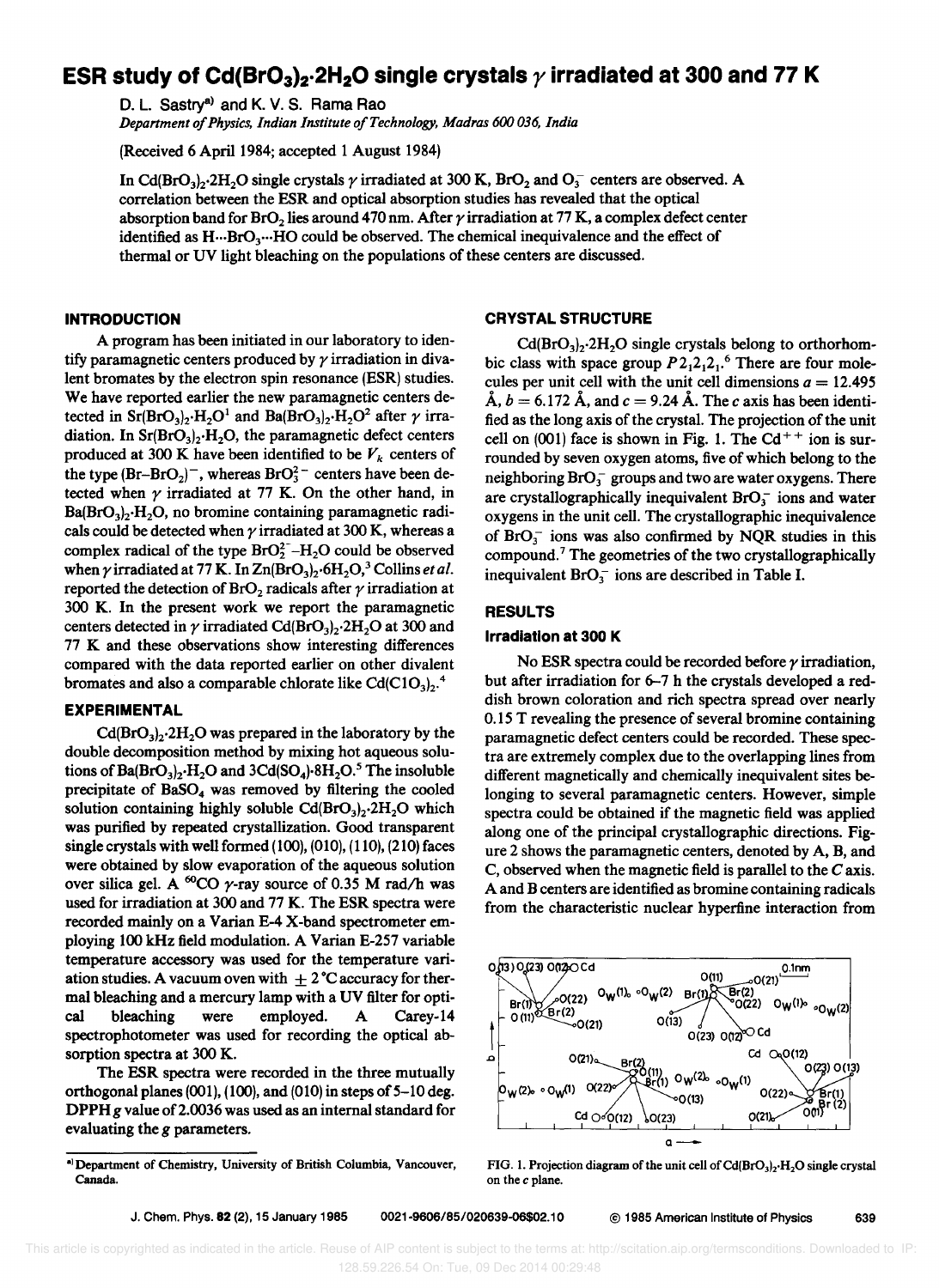TABLE I. Geometries of the two crystallographically inequivalent  $BrO<sub>3</sub>$ ions.

|                      | Bond length (Å)     | Bond angles (deg)             |
|----------------------|---------------------|-------------------------------|
|                      | $Br(1)-O(11)$ 1.68  | $O(11) - Br(1) - O(12)$ 98.6  |
| BrO <sub>1</sub> (1) | $Br(1)$ -O(12) 1.70 | $O(12) - Br(1) - O(13)$ 105.6 |
|                      | $Br(1)$ -O(13) 1.65 | $O(13) - Br(1) - O(11)$ 102.0 |
|                      | $Br(2)$ -O(21) 1.66 | $O(21) - Br(2) - O(22)$ 106.1 |
| $BrO_{3}^{-}(2)$     | $Br(2)$ -O(22) 1.63 | $O(22) - Br(2) - O(23)$ 104.4 |
|                      | $Br(2)$ –O(23) 1.68 | $O(23) - Br(2) - O(21)$ 101.0 |

 $81Br$  and  $79Br$ . The center C does not exhibit any bromine nucleus hyperfine interaction and probably contains only oxygen nuclei. All the centers were stable for several weeks when the irradiated crystals were stored in the dark. But when subjected to thermal bleaching at 363 K for 30 min or bleaching with UV light for 2 or 3 h, both A and B centers could be completely bleached. However, the intensities of the lines due to C center remained constant in both the cases. The optical absorption spectra recorded in the irradiated crystals showed two prominent bands, one around 470 nm and another 330 nm as can be seen from Fig. 3. The 470 nm band initially decreased in intensity because of thermal or UV light bleaching. However, even after prolonged bleaching, the intensity of the 470 nm band could not be completely bleached but remained constant at a particular value.

#### **Irradiation at 77 K**

After  $\gamma$  irradiation for 6 to 7 h at 77 K, ESR spectra spread over  $0.2-0.25$  T exhibiting the presence of several complex paramagnetic centers could be recorded and can be seen from Fig. 4. The two centers designated as D and E



FIG. 3. (i) Induced optical absorption spectra recorded 'at 300 K in Cd(BrO<sub>3</sub>)<sub>2</sub>·2H<sub>2</sub>O single crystal  $\gamma$  irradiated at 300 K. $\leftrightarrow$ After 10 h of irradiation,  $\leftarrow$  - -  $\rightarrow$  After 10 min of thermal bleaching at 80 °C,  $\leftarrow$  -  $\rightarrow$  After 6 h of UV bleaching.

could be identified as bromine containing paramagnetic defect centers from the characteristic 81BR and 79BR hyperfine lines. They were further split into a maximum of four lines. This probably reflects superhyperfine (SHF) interaction due to two protons  $(I = 1/2)$  of water of hydration. The two protons were found to be inequivalent in all the three planes of rotation since the splittings which can be attributed to each proton remained different. For certain orientations of the crystal, the splittings disappeared, probably because the SHF interaction at these orientations was less than the line width  $({\sim}1.0 \text{ mT})$ . Under the effect of thermal bleaching D and E centers were unstable and completely decayed when the crystals were warmed to above 198 K. When the crystals



FIG. Z. ESR spectrum at 300 K in Cd(BrO<sub>3</sub>)<sub>2</sub>·H<sub>2</sub>O single crystals  $\gamma$  irradiated at 300 K. The field lies parallel to (001) axis.

# J. Chern. Phys., Vol. 82, No.2, 15 January 1985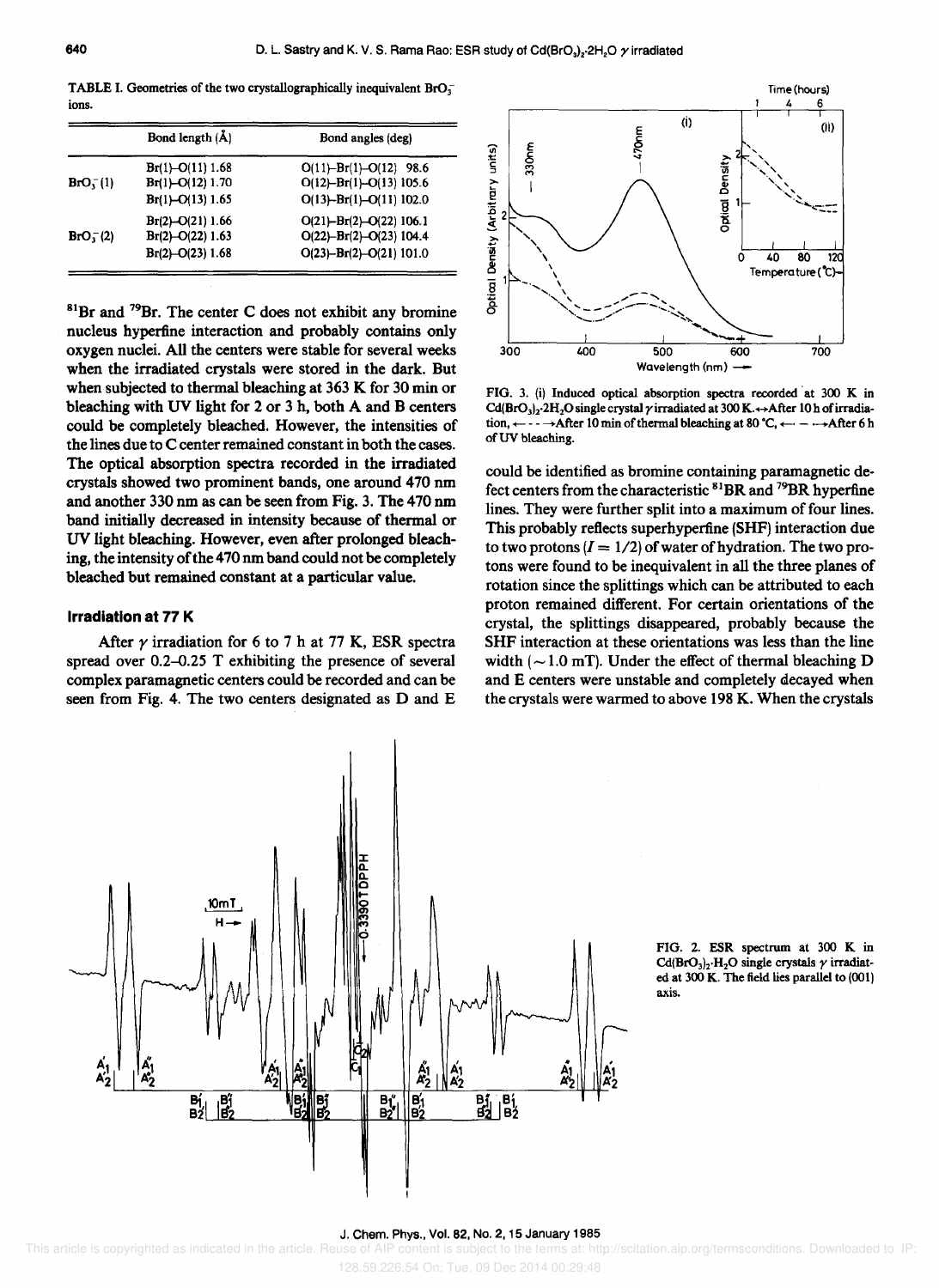

were warmed to 300 K, the spectra recorded were same as those obtained in the single crystals after  $\gamma$  irradiation at 300 K.

# **CALCULATION OF ESR PARAMETERS**

The ESR spectra of A, B, D, and E centers can be described by the following Hamiltonian in which the nuclear Zeeman interaction is neglected:



FIG. 5. Angular variation plot of the field positions of BrO<sub>2</sub> radicals observed at 300 K in Cd(BrO<sub>3</sub>)<sub>2</sub>·2H<sub>2</sub>O single crystal after  $\gamma$  irradiation at 300 K. The field lies in (010) plane.

 $\mathcal{H} = \beta Hg s + S A I + I Q I$ 

A preliminary estimate of the principal *g* and *A* values and their direction cosines was obtained by Schonland's procedure.<sup>8</sup> These parameters were used in the second order perturbation formulas given by Keitzers *et al.<sup>9</sup>*to obtain refined principal g and  $A$  values. An estimate of the quadrupole coupling constants was also made by introducing these values to improve the agreement between the observed and calculated positions of the allowed hyperfine transitions. In evaluating the spin Hamiltonian parameters of D and E centers, the proton SHF interaction was neglected. The angular variation of the field positions corresponding to the Br hyperfine interaction of the A and B centers are shown in Fig. 5 and those of D and E are given in Fig. 6. It can be seen that each one of these centers occurs at two magnetically inequivalent sites. The spin Hamiltonian parameters of the bromine containing radicals of the A, B, D, and E centers are given in Table II.

## **IDENTIFICATION**

## **Centers A and B**

These centers are characterized by large *g* and A anisotropy and a large asymmetry parameter  $(\eta \sim 0.7)$ . From the nature of the spin Hamiltonian parameters A and B could be easily identified as  $BrO<sub>2</sub>$  radicals. But the spin Hamiltonian parameters for these two centers are slightly different and the direction cosines of their principal  $g$  values are not related to those of A by crystallographic symmetry rotations. Besides, these centers are characterized by different decay behavior under the effect of thermal or UV light bleaching as can be seen from Fig. 7. Hence, A and B centers are identified as  $BrO<sub>2</sub>$  radicals trapped at two chemically inequivalent sites and they must have obviously been formed by the dissociation of the cyrstallographically inequivalent  $BrO_3^-$  ions.

FIG. 4. ESR spectrum of  $Cd(BrO<sub>3</sub>)<sub>2</sub>·2H<sub>2</sub>O single crystal record$ ed at 77 K after  $\gamma$  irradiation at 77 K. The field lies in (100) plane.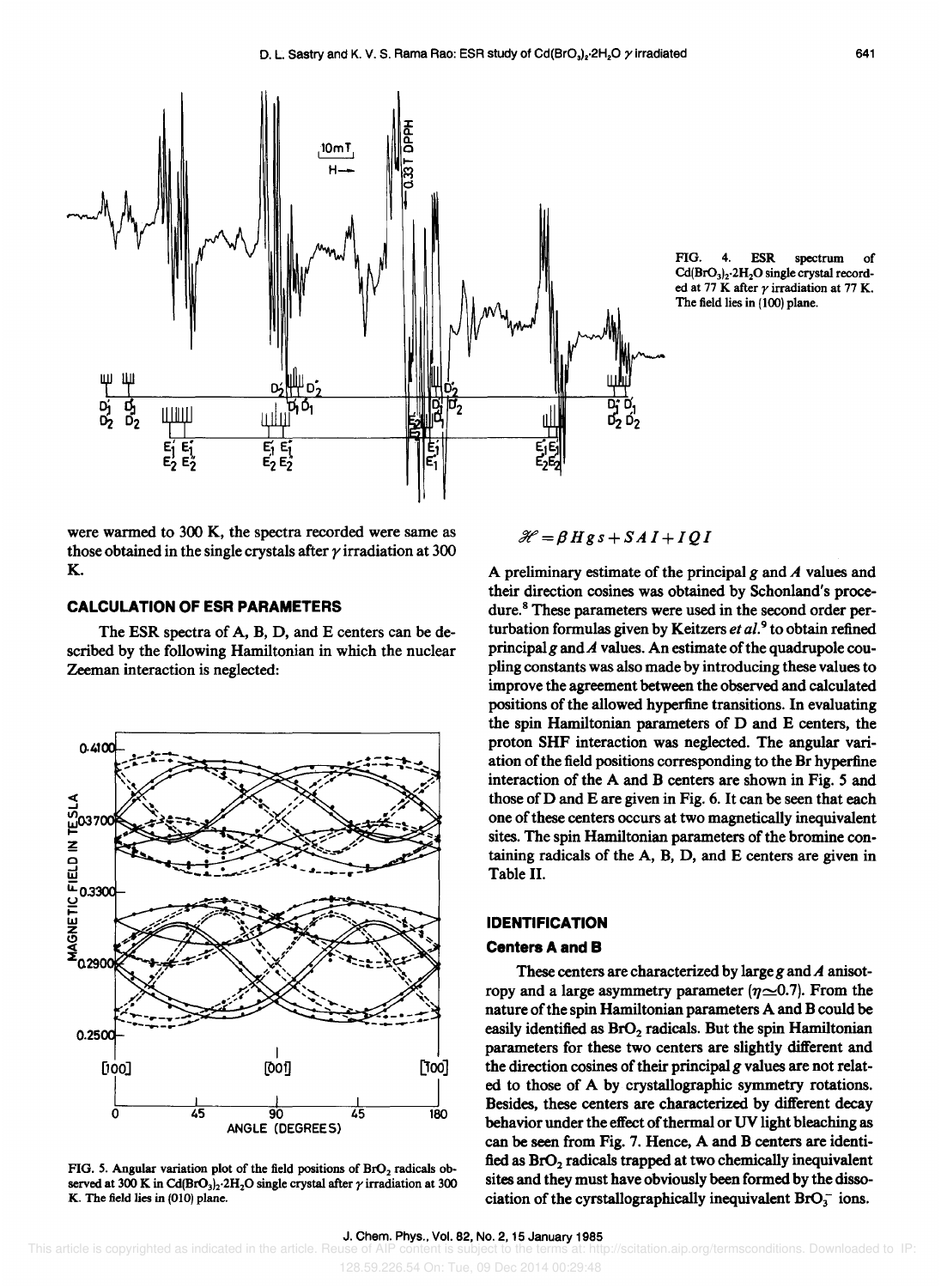

FIG.6. Angular variation plot of  $BrO<sub>3</sub>$  radicals recorded at 77 K in Cd(BrO<sub>3</sub>)<sub>2</sub>·2H<sub>2</sub>O single crystal after  $\gamma$  irradiation at 77 K. The field lies in (010) plane.

# **Center C**

The center C obviously contains only oxygen atoms. The line position of this radical is highly anisotropic and it can be seen from the ESR spectra that the radical is trapped at two magnetically inequivalent sites. The g value of this center is found to be between 2.002 and 2.018. This center



FIG. 7. Bleaching characteristics of ESR transition of A and B radicals; (i) after 30 min of thermal bleaching at each temperature, and (ii) after UV bleaching at 300 K at equal intervals of time (1 h).

was found to be extremely stable to thermal or UV light bleaching and has been identified to be  $O_3^-$  center.

## **Centers 0 and E**

These centers are characterized by a large isotropic component of the  $A$  tensor and the  $g_{11}$  is nearly equal to the

TABLE II. ESR parameters for <sup>81</sup>Br of paramagnetic defect centers observed in  $\gamma$  irradiated Cd(BrO<sub>3</sub>)<sub>2</sub>.2H<sub>2</sub>O along with those reported for <sup>81</sup>BrO<sub>2</sub> and  ${}^{81}BrO<sub>3</sub>$  in earlier studies.

| Lattice <sup>®</sup>                | Principal g values                                                |          |          | Principal a values<br>$(\times 10^{-4}T)$ |          |          |           | $ e^2qQ $  |             |         |
|-------------------------------------|-------------------------------------------------------------------|----------|----------|-------------------------------------------|----------|----------|-----------|------------|-------------|---------|
|                                     | $g_{xx}$                                                          | $g_{yy}$ | $g_{zz}$ | $A_{xx}$                                  | $A_{yy}$ | $A_{zz}$ | $A_{iso}$ | <b>MHz</b> | η           | Ref.    |
| $Zn(BrO3)2·6H2O$                    |                                                                   |          |          |                                           |          |          |           |            |             |         |
| (300)                               | 1.981                                                             | 2.055    | 2.046    | 450                                       | $-130$   | $-110$   | 70        | $\cdots$   | $\cdots$    | 15      |
|                                     |                                                                   |          |          |                                           |          |          |           |            |             |         |
| (300)                               | 2.005                                                             | 2.056    | 2.068    | 483                                       | $-172$   | $-121$   | 633       | $\cdots$   |             | 3       |
| KBrO.                               |                                                                   |          |          |                                           |          |          |           |            |             |         |
| (100)                               | 1.9958                                                            | 2.0515   | 2.0299   | 325                                       | $-103$   | $-115$   | 34        | 372        | 0.9         | 16      |
| $Cd(BrO3)2·2H2O$                    |                                                                   |          |          |                                           |          |          |           |            |             |         |
| (300)                               | 2.002                                                             | 2.052    | 2.034    | 475                                       | $-125$   | $-140$   | 70        | 360        | 0.8         | Present |
| $Cd(BrO3)2·2H2O$                    |                                                                   |          |          |                                           |          |          |           |            |             |         |
| (300)                               | 1.998                                                             | 2.061    | 2.040    | 430                                       | $-105$   | $-105$   | 68        | 365        | 0.7         | Present |
| KNO <sub>3</sub> :KBrO <sub>3</sub> |                                                                   |          |          |                                           |          |          |           |            |             |         |
| (77)                                | 2.024                                                             | 2.024    | 2.004    | 580                                       | 580      | 819      |           | 222        | $\approx 0$ | 11      |
|                                     |                                                                   |          |          |                                           |          |          |           |            |             |         |
| (77)                                | 2.033                                                             | 2.035    | 2.002    | 440                                       | 440      | 640      |           | 210        | $\bf{0}$    | Present |
|                                     |                                                                   |          |          |                                           |          |          |           |            |             |         |
|                                     | 2.031                                                             | 2.032    | 2.005    | 450                                       | 450      | 670      |           | 220        | $\mathbf 0$ | Present |
|                                     | $Zn(BrO3)2·6H2Ob$<br>$Cd(BrO3)2·2H2O$<br>$Cd(BrO3)2·2H2O$<br>(77) |          |          |                                           |          |          |           |            |             |         |

"The temperature of study is indicated in the bracket.

<sup>b</sup> Poly crystalline samples.

## J. Chem. Phys., Vol. 82, No. 2, 15 January 1985

128.59.226.54 On: Tue, 09 Dec 2014 00:29:48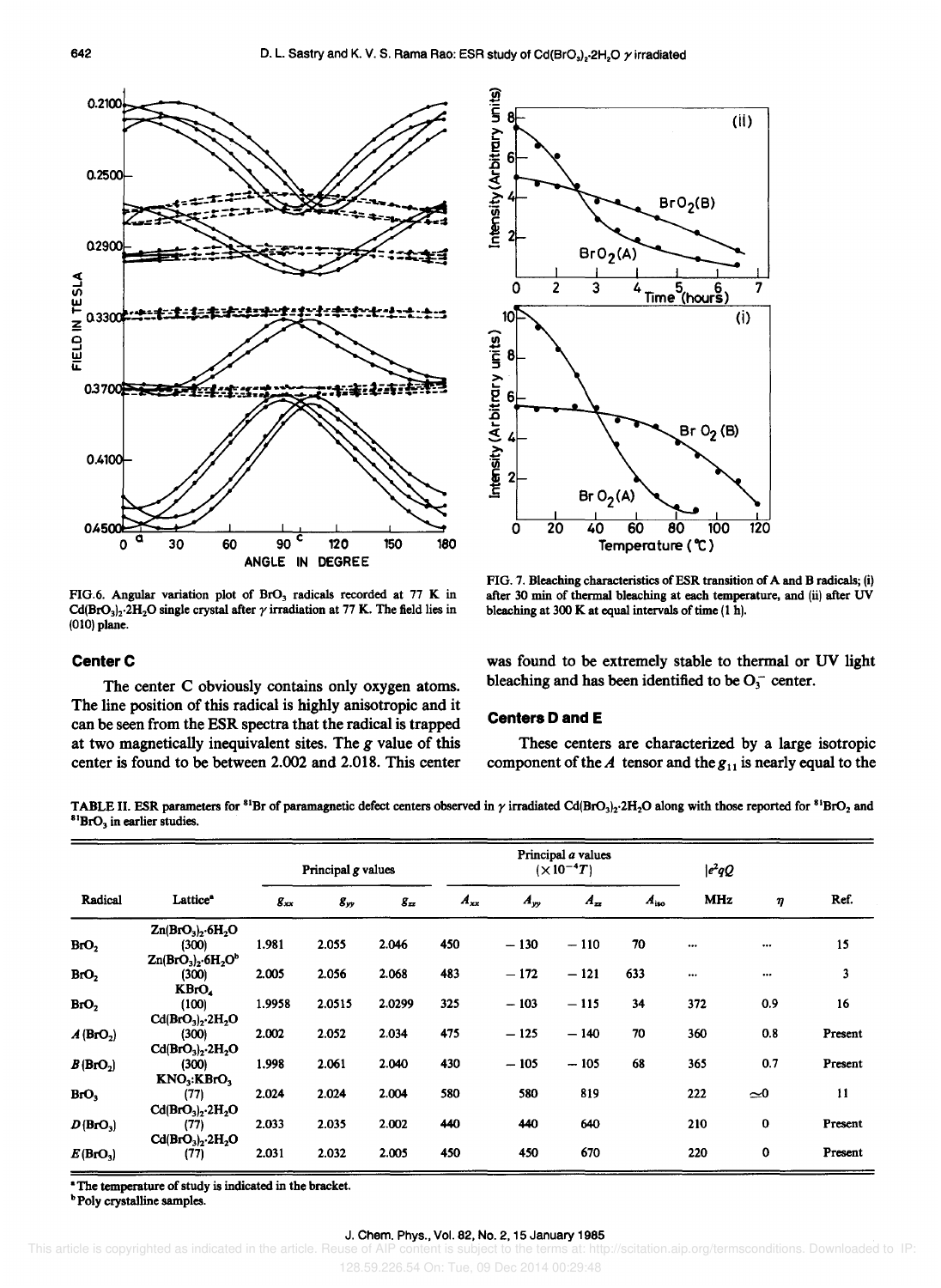free spin value. These radicals exhibit the near axial symmetry of the well known  $CIO_3$  radicals. Hence these radicals are supposed to be  $\text{BrO}_3$  which is also a 25 valence electron radical like ClO<sub>3</sub>.<sup>10</sup> However, the parameters of the D and E radicals show slight differences and therefore they are suppose to be two chemically inequivalent  $B<sub>1</sub>O<sub>3</sub>$  radicals. Their chemical inequivalence was also reflected in the different decay characteristics of these radicals under thermal bleaching. Besides, there is a considerable reduction in the principal A values of these centers when compared to those of  $\text{BrO}_3$ radicals observed in  $KBrO_3$ ·KNO<sub>3</sub> single crystals.<sup>11</sup> This indicates a considerable reduction in the unpaired electron spin densities  $a_s^2$  or  $a_p^2$  residing in the bromine 4s and 4p orbitals, respectively. It has been mentioned that there are two inequivalent protons interacting with these radicals and the maximum SHF splittings due to these two are around 35 and 15 G, respectively. Thus there must have been a considerable transfer of unpaired electron density in the bromine *4s*  and 4p orbitals. However, the  $p/s$  value (ratio of  $a_p^2$  to  $a_s^2$ ) remains around 4.0 indicating an *Sp3* hybridizing molecular orbital on the bromine. Hence the present radicals can be considered as H...BrO<sub>3</sub>...HO type centers. The two nearest protons to the  $BrO_3^-$  ion belong to two crystallographically inequivalent water molecules according to the crystal structure.

#### **DISCUSSION**

#### **Orientation of the radicals**

The principal g and  $A$  values are related to the  $BrO<sub>2</sub>$ molecular geometry in the same way as those of  $ClO<sub>2</sub>$  since these two radicals possess  $C_{2v}$  symmetry with 19 valence electrons. The maximum g value of  $g_{yy}$  will be along 0-0 direction in BrO<sub>2</sub> and the minimum *g* value of  $g_{xx}$  will be perpendicular to the  $BrO<sub>2</sub>$  molecular plane. The intermediate g and A values lie along the  $C_{2V}$  symmetry axis. From a comparison of the direction cosines of  $g_{yy}$  obtained from the experiement with those calculated from the crystal structure the following conclusions can be drawn regarding the orientations of A and B centers which are identified as  $BrO<sub>2</sub>$  radicals. The direction cosines  $(0.234, -0.3473, 0.908)$  calculated for  $O(21)-O(22)$  are in good agreement with the direction cosines (0.079,  $-$  0.276, 0.983) obtained for  $g_w$  for BrO<sub>2</sub> (B) from the experiment. Hence this radical must have formed by the dissociation of  $Br(2)-O(23)$  bond which is 1.68 Å. Similarly the experimental direction cosines of  $g_{yy}$  of  $\text{BrO}_2(A)$  $(-0.574, 0.366, 0.733)$  are in good agreement with the values  $(-0.561, 0.35, 0.75)$  obtained from the crystal structure and therefore this radical must have formed by the dissociation of  $Br(1)$ -O(12) bond which is 1.70 Å.

For 25 valence electron radical like ClO<sub>3</sub> or BrO<sub>3</sub> with  $C_{3v}$  symmetry the minimum principal g value lies along the  $C_{3v}$  direction. From these considerations it could be seen that the centers D and E are formed at the  $BrO<sub>3</sub><sup>-</sup>$  (1) and  $BrO<sub>3</sub><sup>-</sup>$  sites, respectively.

#### **Stability of the radicals**

It has been mentioned that both  $\text{BrO}_2(A)$  and  $\text{BrO}_2(B)$ are unstable to thermal as well as UV bleaching and the decay characteristics of these two centers are different. Similar differences in the decay characteristics of  $\text{BrO}_3(D)$  and Br0<sup>3</sup> (E) were formed. This inequivalence can be attributed to the crystallographic inequivalence of  $BrO<sub>3</sub><sup>-</sup>$  (1) and  $BrO<sub>3</sub>$ (2) ions and also to their different proton environments which can be seen from the distances of the water oxygens from the oxygen atoms of  $BrO<sub>3</sub><sup>-</sup>$  ions as given below:

$$
O_w(2)-O(13) = 1.87 \text{ Å},
$$
  
\n
$$
O_w(1)-O(11) = 3.06 \text{ Å},
$$
  
\n
$$
O_w(2)-O(23) = 2.91 \text{ Å},
$$
  
\n
$$
O_w(1)-O(22) = 2.94 \text{ Å}.
$$

#### **Optical absorption at 300 K**

Figure 3 shows the optical absorption spectrum recorded at 300 K in Cd(BrO<sub>3</sub>)<sub>2</sub>.2H<sub>2</sub>O single crystals after  $\gamma$  irradiated for 6 h at 300 K. The BrO<sup>-</sup> ion is supposed to give an optical band around 330 nm.<sup>12</sup> Hence the peak observed around 330 nm can be assigned to the presence of this diamagnetic radical in the irradiated single crystal. The band observed around 470 nm can be attributed to  $BrO<sub>2</sub>$  radicals which can be said from the earlier investigations on  $BrO<sub>2</sub>$  (in solution) and  $O_3^-$  radicals, which given an optical absorption peak around 460 nm as can be seen from Table III. By a comparison of the bleaching characteristics of this band with those of  $\text{BrO}_2(A)$  and  $\text{BrO}_2(B)$  radicals, this band is assigned to  $BrO<sub>2</sub>$  radicals. The fact that this band is unaffected after certain amount of bleaching either thermally or by UV light indicates that there may be another radical whose optical absorption band lies in the same regions. This radical is supposed to be  $O_3^-$  and evidence is also obtained for the presence of this radical from the ESR spectra recorded after  $BrO<sub>2</sub>(A)$ and BrO<sub>2</sub>(B) radicals were completely bleached out. Though the optical absorption for  $B<sub>r</sub>O<sub>2</sub>$  was reported earlier in solution, it is for the first time that its optical absorption around 470 nm was confirmed through the correlation of ESR and optical absorption studies.

Since  $\text{BrO}_2(A)$  and  $\text{BrO}_2(B)$  are chemically inequivalent

TABLE III. Optical absorption (O.A.) diffuse reflectance (D.R.) band posi· tion of oxy-radicals of bromine (n.p. neutron irradiated powder,  $\gamma$  aq.  $\gamma$ irradiated aqueous solution,  $\gamma$  p.  $\gamma$ -irradiated powder, F.P. Flash photolysis).

|                           | <b>Band Position (nm)</b> |     |                                             |     |                  |     |         |
|---------------------------|---------------------------|-----|---------------------------------------------|-----|------------------|-----|---------|
| Lattice                   |                           |     | $BrO^-$ BrO $BrO$ , $BrO$ , $BrO$ , $O_1^-$ |     |                  |     | Ref.    |
| $KBrO3$ n.p.TC            |                           |     |                                             |     |                  |     |         |
| (D.R.)                    | 330                       |     | 285                                         |     |                  | 450 | 17      |
| NaBrO <sub>3</sub> n.p.   |                           |     |                                             |     |                  |     |         |
| (D.R.)                    | 330                       |     |                                             |     |                  | 450 | 17      |
| $Sr(BrO3)$ , $\gamma$ aq. |                           |     |                                             |     |                  |     |         |
| (O.A.)                    | 330                       |     |                                             |     |                  | 450 | 18      |
| $Cs(BrO3)$ , $\gamma$ p.  |                           |     |                                             |     |                  |     |         |
| (D.R.)                    | 330                       |     |                                             |     |                  |     |         |
| Solution (F.P.)           |                           |     |                                             |     |                  |     |         |
| (O.A.)                    |                           | 350 |                                             | 475 |                  |     | 19      |
| Solution (F.P.)           |                           |     |                                             |     | (340-            |     |         |
| (O.A.)                    |                           |     |                                             | 460 | 360 <sup>4</sup> |     | 20      |
| $Cd(BrO3), 2H2O$ 330      |                           |     |                                             | 470 |                  | 470 | Present |

<sup>a</sup> Transient species.